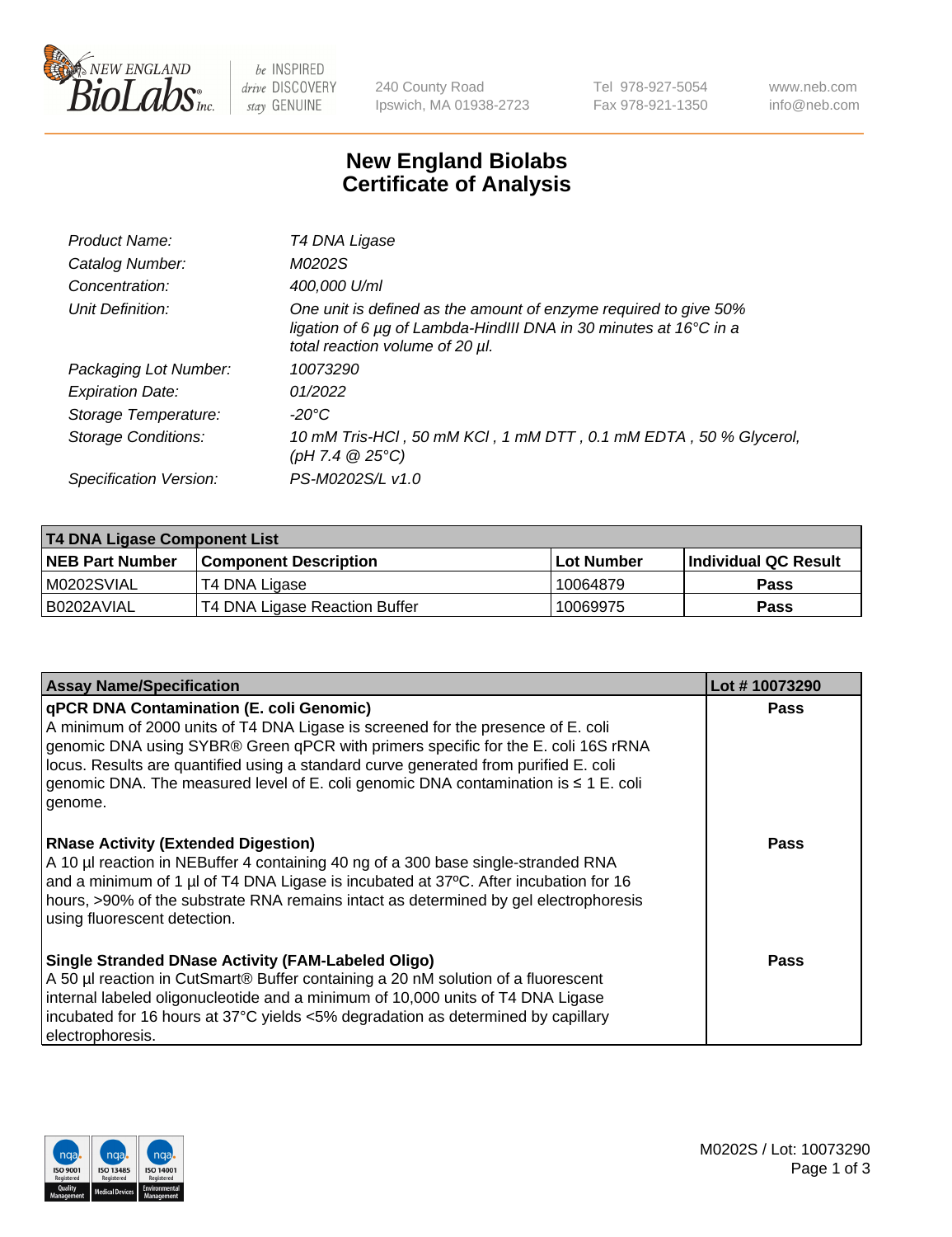

be INSPIRED drive DISCOVERY stay GENUINE

240 County Road Ipswich, MA 01938-2723 Tel 978-927-5054 Fax 978-921-1350

www.neb.com info@neb.com

| <b>Assay Name/Specification</b>                                                                                                                                                                                                                                                                                                                                                                                      | Lot #10073290 |
|----------------------------------------------------------------------------------------------------------------------------------------------------------------------------------------------------------------------------------------------------------------------------------------------------------------------------------------------------------------------------------------------------------------------|---------------|
| <b>Protein Purity Assay (SDS-PAGE)</b><br>T4 DNA Ligase is ≥ 95% pure as determined by SDS-PAGE analysis using Coomassie Blue<br>detection.                                                                                                                                                                                                                                                                          | <b>Pass</b>   |
| DNase Activity (Labeled Oligo, 3' extension)<br>A 50 µl reaction in CutSmart® Buffer containing a 20 nM solution of a fluorescent<br>labeled double-stranded oligonucleotide containing a 3' extension and a minimum of<br>10,000 units of T4 DNA Ligase incubated for 16 hours at 37°C yields <5% degradation<br>as determined by capillary electrophoresis.                                                        | Pass          |
| DNase Activity (Labeled Oligo, 5' extension)<br>A 50 µl reaction in CutSmart® Buffer containing a 20 nM solution of a fluorescent<br>labeled double-stranded oligonucleotide containing a 5' extension and a minimum of<br>10,000 units of T4 DNA Ligase incubated for 16 hours at 37°C yields <5% degradation<br>as determined by capillary electrophoresis.                                                        | Pass          |
| Double Stranded DNase Activity (Labeled Oligo)<br>A 50 µl reaction in CutSmart® Buffer containing a 20 nM solution of a fluorescent<br>labeled double-stranded oligonucleotide containing a blunt end and a minimum of<br>10,000 units of T4 DNA Ligase incubated for 16 hours at 37°C yields <5% degradation<br>as determined by capillary electrophoresis.                                                         | <b>Pass</b>   |
| <b>Endonuclease Activity (Nicking)</b><br>A 50 µl reaction in NEBuffer 1 containing 1 µg of supercoiled PhiX174 DNA and a<br>minimum of 2000 units of T4 DNA Ligase incubated for 4 hours at 37°C results in <10%<br>conversion to the nicked form as determined by agarose gel electrophoresis.                                                                                                                     | <b>Pass</b>   |
| <b>Exonuclease Activity (Radioactivity Release)</b><br>A 50 µl reaction in NEBuffer 1 containing 1 µg of a mixture of single and<br>double-stranded [3H] E. coli DNA and a minimum of 2000 units of T4 DNA Ligase<br>incubated for 4 hours at 37°C releases <0.1% of the total radioactivity.                                                                                                                        | <b>Pass</b>   |
| <b>Ligation and Recutting (Terminal Integrity, Digested DNA)</b><br>  A 20 µl reaction in 1X T4 DNA Ligase Reaction Buffer containing 2 µg of Lambda<br>DNA-HindIII Digest and a minimum of 4000 units of T4 DNA Ligase incubated for 16<br>hours at 37°C results in >95% ligation of the DNA fragments as determined by agarose<br>gel electrophoresis. Of these ligated fragments, >95% can be recut with HindIII. | <b>Pass</b>   |
| Non-Specific DNase Activity (16 Hour)<br>A 50 µl reaction in NEBuffer 1 containing 1 µg of CIP-treated Lambda-HindIII DNA and<br>a minimum of 2000 units of T4 DNA Ligase incubated for 16 hours at 37°C results in a                                                                                                                                                                                                | <b>Pass</b>   |